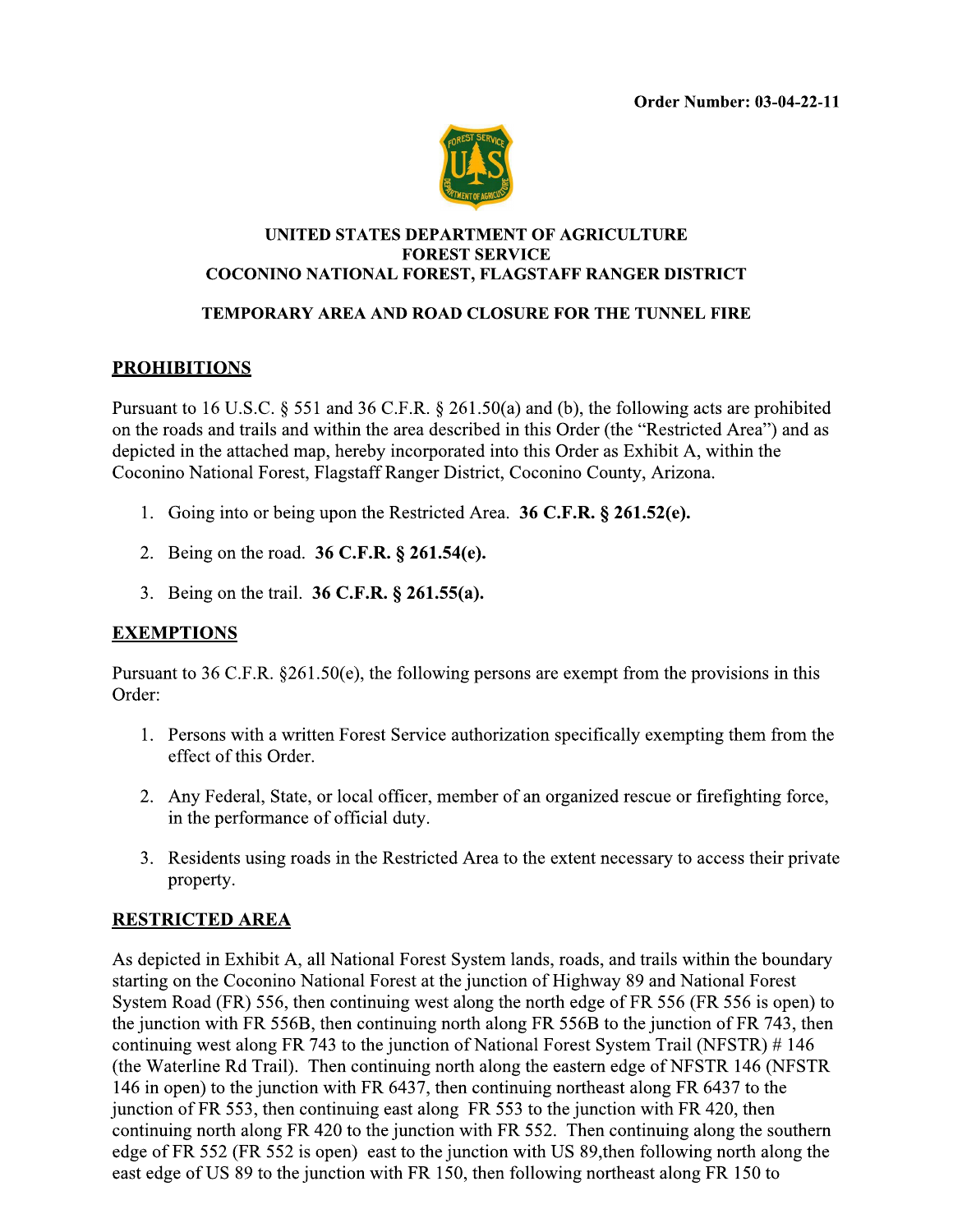the junction with FR 782, then following FR 782 east to the Coconino National Forest boundary at 35.467675, -111.384082, Township 24N, Range 13E, Section 13, then continuing south along the forest boundary to where it meets FR 244A, then progressing northwest along FR 244A to the junction with FR 244B, then following FR 244B southwest to the intersection with FR 244, then following FR 244 southeast to the intersection with FR 9122P, then following FR 9122P northwest to the junction of FR 498, then following north along FR 498 to the intersection with FR 9123Q, then following northwest along FR 9123Q to the junction with FR 9125G, then following FR 9125G to the intersection with FR 9147X, then following FR 9147X south to the intersection with FR 9143I, then following FR 9143I northwest to the intersection with FR 9143G, then following FR 9143G to the intersection with the Coconino National Forest boundary, then following the Forest Boundary northwest the intersection with Highway 89, then following Highway 89 south, back to the point of beginning, at the intersection of Highway 89 and FR 556.

All National Forest System Roads and Trails comprising the Restricted Area boundary are closed, unless listed open.

## **PURPOSE**

The purpose of this Order is to protect the public's health and safety from unsafe conditions resulting from the Tunnel Fire.

## **IMPLEMENTATION**

- 1. This Order will be effective on May 13, 2022, at 5:00 PM, and shall remain in effect until June 20, 2022, or until rescinded, whichever comes first.
- 2. A map identifying the Restricted Area is attached and made part of this Order as Exhibit A. For a digital version of the Order map for the Coconino NF, go to https://www.fs.usda.gov/alerts/coconino/alerts-notices.
- 3. Any violation of the prohibitions in this Order is punishable as a Class B misdemeanor by a fine of not more than \$5,000 for an individual or \$10,000 for an organization, or by imprisonment for not more than six  $(6)$  months, or both (see 16 U.S.C. § 551, 18 U.S.C. § 3571(b)(6), 18 U.S.C. § 3581(b)(7)).
- 4. Further information regarding this Order may be obtained at the Coconino National Forest Supervisor's Office in Flagstaff, Arizona, telephone number (928) 527-3600 and the Flagstaff Ranger District located in Flagstaff, Arizona, telephone number (928) 526-0866.
- 1. This Order supersedes any previous Orders prohibiting the same acts covered by this Order.

Done this  $13<sup>th</sup>$  day of May, 2022 **LAURA JO Digitally signed by** Date: 2022.05.13 **WEST** 06:36:48 -07'00'

Laura Jo West **Forest Supervisor Coconino National Forest**